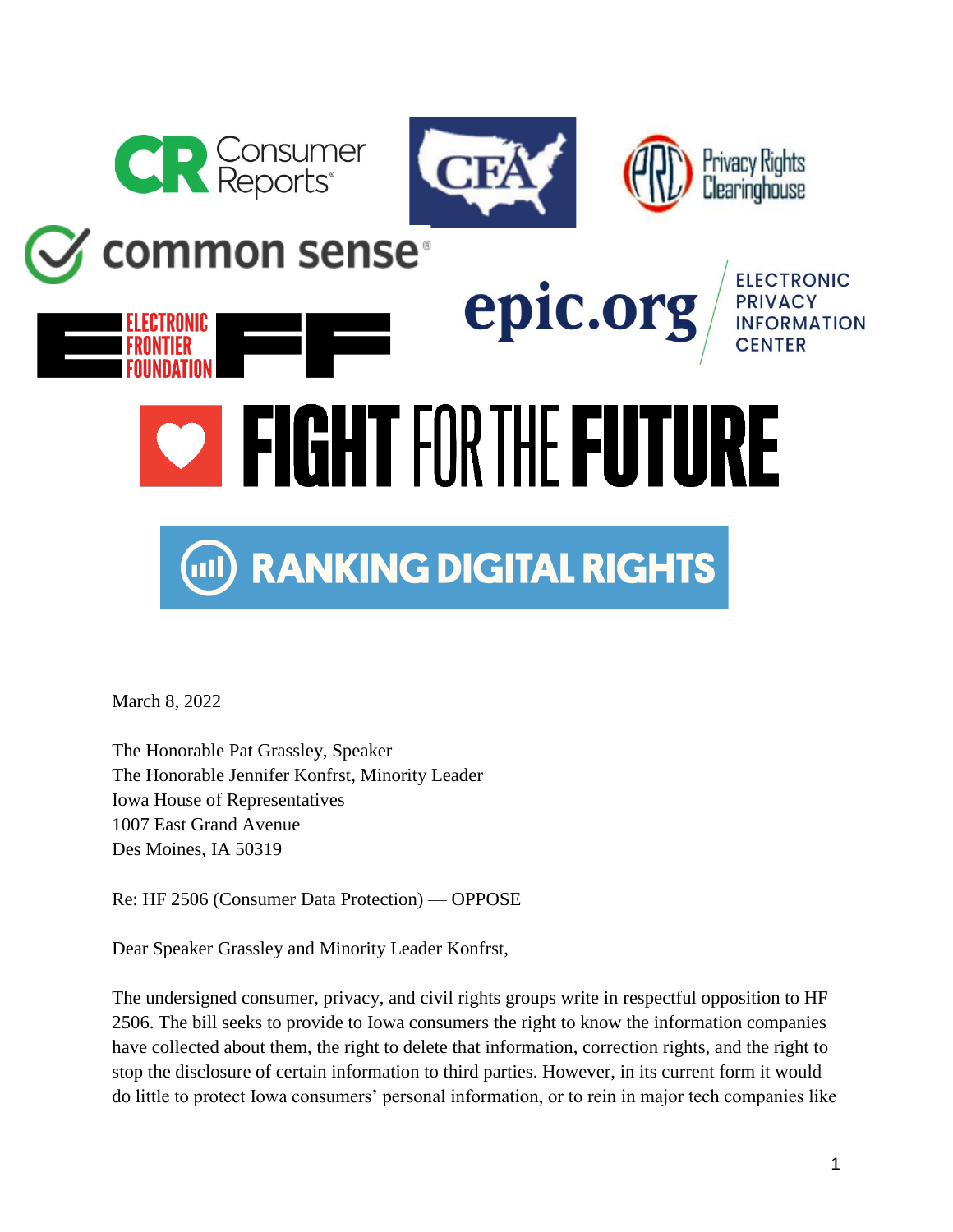Google and Facebook. The bill needs to be substantially improved before it is enacted; otherwise, it would risk locking in industry-friendly provisions that avoid actual reform.

Privacy laws should set strong limits on the data that companies can collect and share so that consumers can use online services or apps safely without having to take any action, such as opting in or opting out. We recommend including a strong data minimization requirement that limits data collection and sharing to what is reasonably necessary to provide the service requested by the consumer.<sup>1</sup> A strong default prohibition on data sharing is preferable to an optout based regime which relies on users to hunt down and navigate divergent opt-out processes for potentially thousands of different companies. Consumer Reports has documented that some California Consumer Privacy Act (CCPA) opt-out processes are so onerous that they have the effect of preventing consumers from stopping the sale of their information.<sup>2</sup>

However, within the parameters of an opt-out based bill, we make the following recommendations to improve HF 2506:

● *Require companies to honor browser privacy signals as opt outs.* In the absence of strong data minimization requirements, at the very least, consumers need tools to ensure that they can better exercise their rights, such as a global opt out. CCPA regulations *require* companies to honor browser privacy signals as a "Do Not Sell" signal; Proposition 24 added the global opt-out requirement to the statute. The new Colorado law requires it as well.<sup>3</sup> Privacy researchers, advocates, and publishers have already created a "Do Not Sell" specification designed to work with the CCPA, the Global Privacy Control (GPC).<sup>4</sup> This could help make the opt-out model more workable for consumers,<sup>5</sup> but unless companies are required to comply, it is unlikely that consumers will benefit.

Further, the bill should also be amended to include "authorized agent" provisions that allow a consumer to designate a third party to perform requests on their behalf allowing for a practical option for consumers to exercise their privacy rights in an opt-out framework. Consumer Reports has already begun to experiment with submitting opt-out requests on consumers' behalf, with their permission. Authorized agent services will be

<sup>1</sup> *Model State Privacy Act*, Consumer Reports (Feb. 23, 2021),

https://advocacy.consumerreports.org/research/consumer-reports-model-state-data-privacy-act/.

<sup>2</sup> *California Consumer Privacy Act: Are Consumers' Digital Rights Protected?*, Consumer Reports (Oct. 1, 2020), https://advocacy.consumerreports.org/press\_release/consumer-reports-study-finds-significant-obstacles-toexercising-california-privacy-rights/.

<sup>&</sup>lt;sup>3</sup> Cal. Code Regs tit. 11 § 999.315(c); CPRA adds this existing regulatory requirement to the statute, going into effect on January 1, 2023, at Cal. Civ. Code § 1798.135(e) https://thecpra.org/#1798.135. For the Colorado law, see SB 21-190, 6-1-1306(1)(a)(IV)(B),

https://leg.colorado.gov/sites/default/files/documents/2021A/bills/2021a\_190\_rer.pdf.

<sup>4</sup> Global Privacy Control, https://globalprivacycontrol.org.

<sup>5</sup> Press release, Announcing Global Privacy Control: Making it Easy for Consumers to Exercise Their Privacy Rights, Global Privacy Control (Oct. 7, 2020), https://globalprivacycontrol.org/press-release/20201007.html.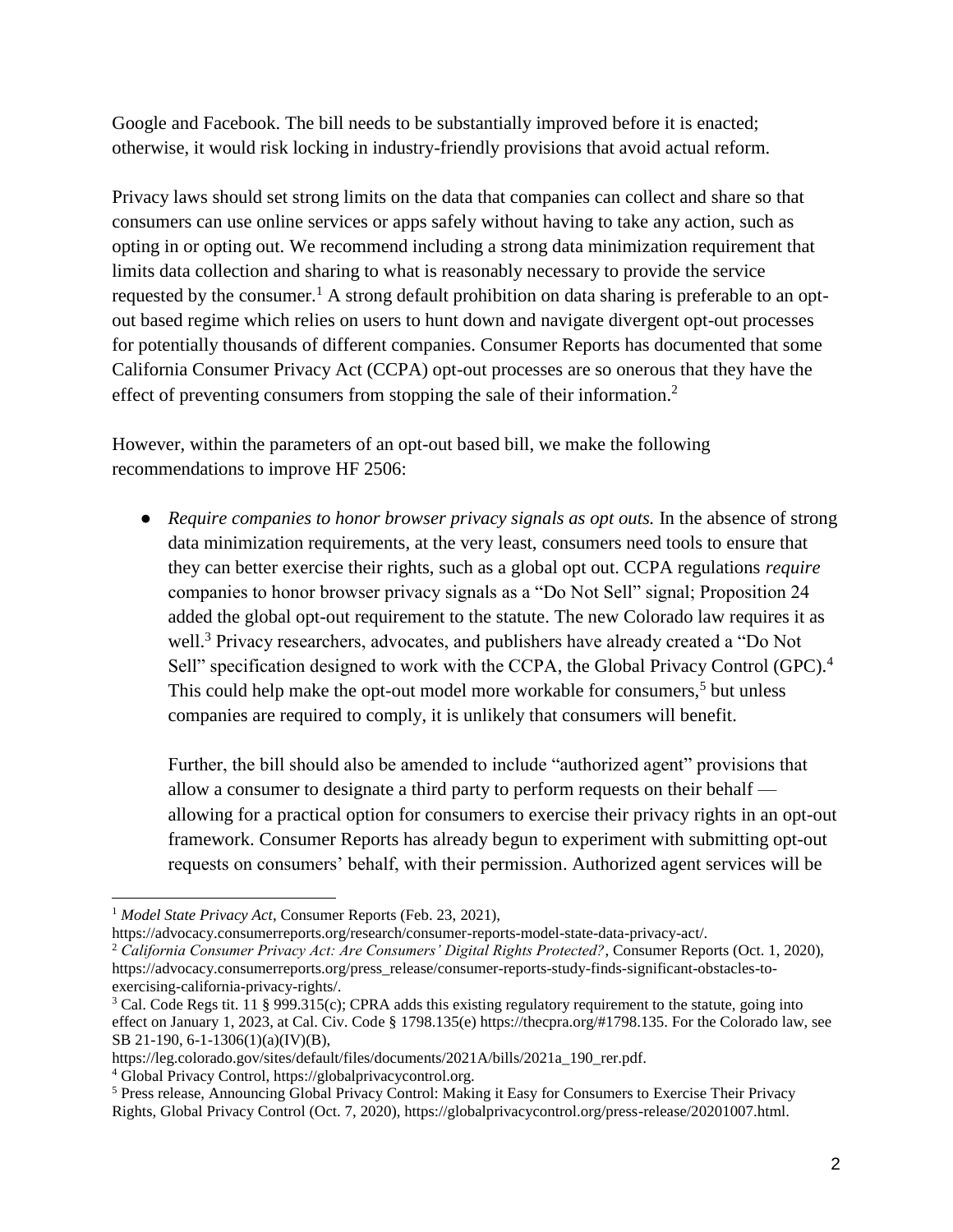an important supplement to platform-level global opt outs. For example, an authorized agent could process offline opt-outs that are beyond the reach of a browser signal. An authorized agent could also perform access and deletion requests on behalf of consumers, for which there is not an analogous tool similar to the GPC.

● *Broaden opt-out rights to include all data sharing and ensure targeted advertising is adequately covered.* HF 2506's opt out should cover all data transfers to a third party for a commercial purpose (with narrowly tailored exceptions). In California, many companies have sought to avoid the CCPA's opt out by claiming that much online data sharing is not technically a "sale."<sup>6</sup>

While we appreciate that this measure has an opt out for targeted advertising, the current definition of targeted advertising is ambiguous, and could allow internet giants like Google, Facebook, and Amazon to serve targeted ads based on their own vast data stores on other websites. This loophole would undermine privacy interests and further entrench dominant players in the online advertising ecosystem.

- *Non-discrimination*. Consumers should not be charged for exercising their privacy rights—otherwise, those rights are only extended to those who can afford to pay for them. Unfortunately, language in this bill could allow companies to charge consumers a different price if they opt out of the sale of their information. We urge you to adopt consensus language that clarifies that consumers cannot be charged for declining to sell their information, and limits the disclosure of information to third parties pursuant to loyalty programs.
- *Strengthen enforcement*: We recommend removing the "right to cure" provision to ensure that companies are incentivized to follow the law. Already, the AG has limited ability to enforce the law effectively against tech giants with billions of dollars a year in revenue. Forcing them to waste resources building cases that could go nowhere would further weaken their efficacy. In addition, consumers should be able to hold companies accountable in some way for violating their rights—there should be some form of a private right of action.

Thank you for your consideration.

Sincerely,

Consumer Reports

<sup>6</sup> Maureen Mahoney, *Many Companies Are Not Taking the California Consumer Privacy Act Seriously,* (Jan. 9, 2020), https://medium.com/cr-digital-lab/companies-are-not-taking-the-california-consumer-privacy-act-seriouslydcb1d06128bb.